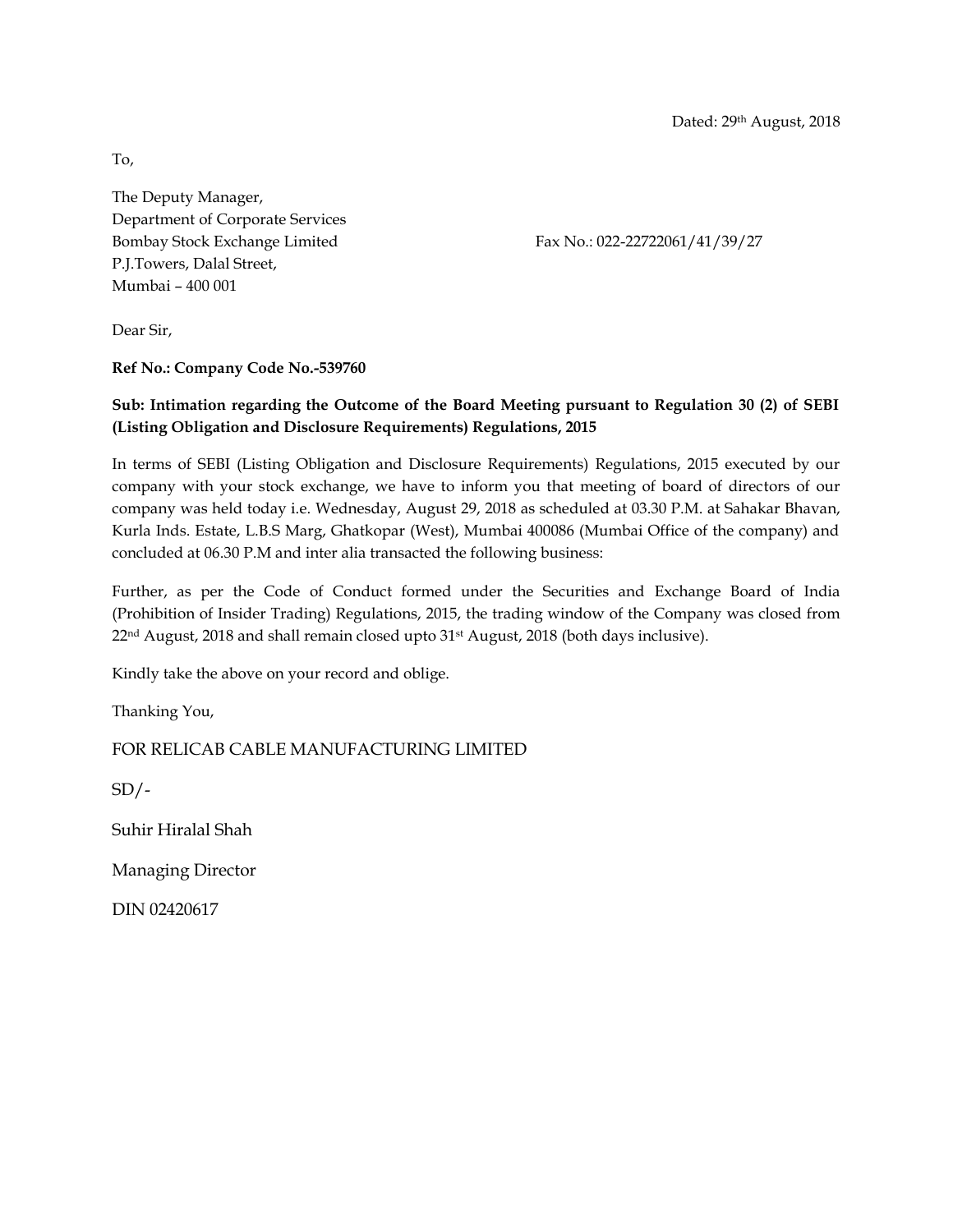## **CERTIFIED TRUE COPY OF RESOLUTION PASSED BY THE BOARD OF DIRECTORS AT THE BOARD MEETING HELD ON WEDNESDAY 29th AUGUST 2018 AT THE CORPORATE OFFICE OF THE COMPANY AT 207, SAHAKAR BHAVAN, KURLA INDUSTRIAL ESTATE, L. B. S. MARG, GHATKOPAR (W), MUMBAI – 400 086**

## **1. Appointment and Remuneration of Mr. Suhir Shah as Managing Director:**

As per provisions of the Companies act and Secretarial Standards Interested director cannot participate or vote in the Board's proceedings and If the Chairman is interested in any matter he will have to appoint another director to act in his place for that specific matter.

The Board members ensured that Mr.Suhir Shah did not participate for the said agenda item and Mr.Parag Shah was appointed as a Chairman for the said item.

Mr.Parag Shah informed the Board that to broadbase the existing Board, it is proposed to re appoint Mr.Suhir Shah as a Managing Director who will hold the office for the period of three years.

**"RESOLVED THAT** pursuant to provisions of Sections 197, 198 and 203 read with Schedule V and other applicable provisions, if any, of the Companies Act, 2013, (including any statutory modifications or re-enactment(s) thereof, or any other law and subject to such consent(s), approval(s) and permissions as may be necessary in this regard and subject to such conditions as may be imposed by any authority while granting such consent(s), permission(s) and approval(s) and as are agreed to by the Board of Directors(hereinafter referred to as the Board and be deemed to include any committee thereof and any person authorized by the Board in this behalf), and subject to members approval, consent of the Board be and is hereby accorded to the appointment of Mr. Suhir Shah as a Managing Director of Company for a period of 3 years with effect from September 11, 2018 to September 10, 2021.

**RESOLVED FURTHER THAT** Mr. Suhir Shah as Managing Director of the Company be paid such remuneration comprising of salary, commission on profits, and perquisites/benefits as may be determined by the Board or duly constituted thereof from time to time within the maximum limits approved by the members of the Company on the terms and conditions as set out below:"

### **REMUNERATION:**

- Basic Salary: Not exceeding Rs. 18,00,000/- (Rupees Eighteen Lakh only) per annum as may be decided by the Board of Directors from time to time.
- Perquisites: shall be entitled for the following perquisites in addition to the salary mentioned herein above.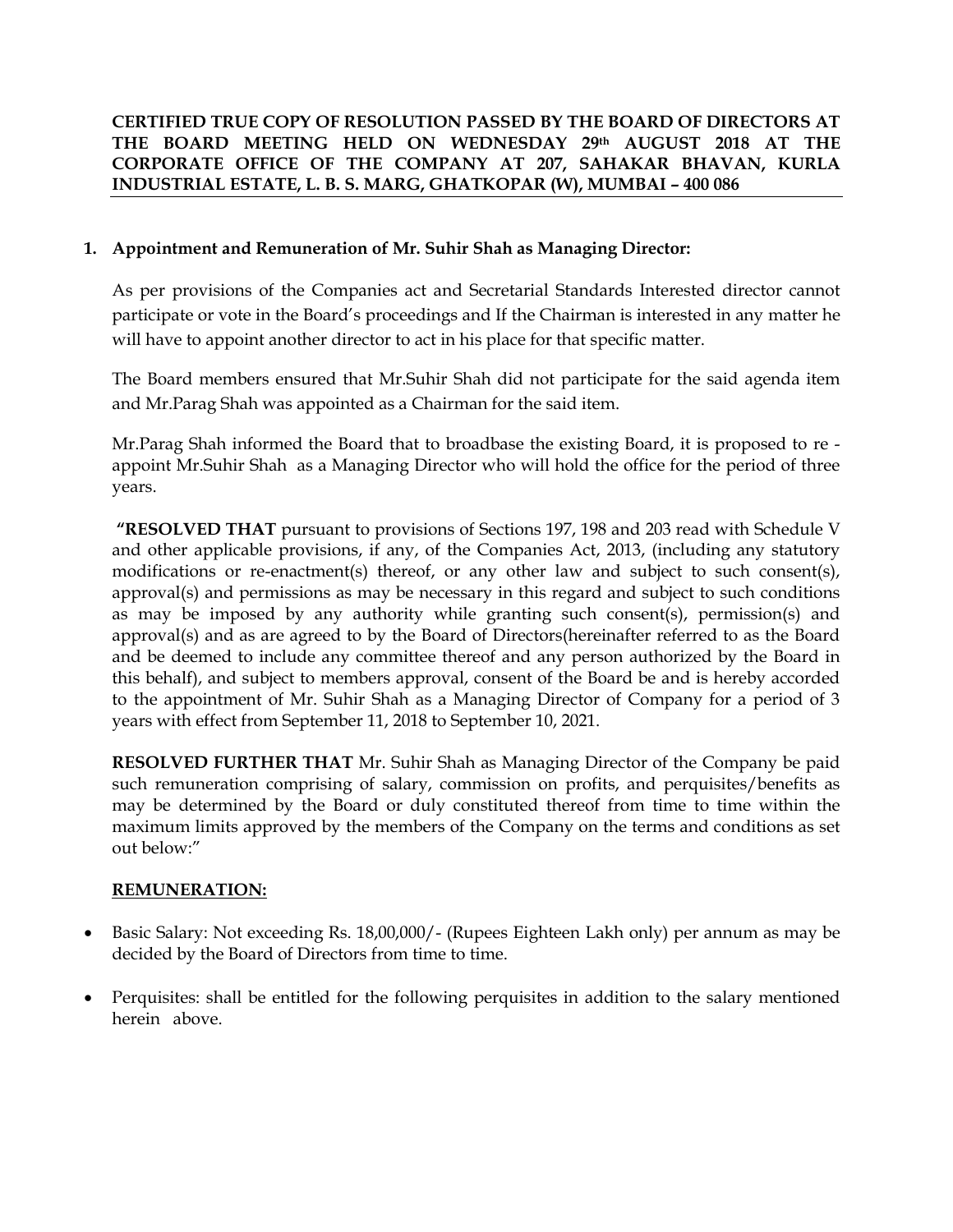### **Perquisites and Allowances:**

- i. Housing: The Company shall provide unfurnished accommodation to Mr. Suhir Shah. If no accommodation is provided, House Rent Allowance not exceeding 50% of monthly basic salary or as per Rules of the company, whichever is more, shall be payable to him and he shall also be eligible for reimbursement of expenses / allowances for utilization of gas, electricity, water & the same shall be valued as per Income Tax Rule, 1962.
- ii. Medical Allowances including reimbursement, as per rules of the company, subject to a maximum of Rs.15000/- (Rupees Fifteen Thousand) per annum.
- iii. Free Telephone Facility at residence and use of Mobile phone for the business of the company.

# **1. Other Benefits**

Mr. Suhir Shah shall also be eligible to the following benefits in addition to the above perquisites, which shall not be included in the computation of the ceiling on remuneration as specified hereinabove:

i. Leave Encashment: Encashment of leave at the end of tenure will be permitted in accordance with the rules of the Company.

For the purpose of computing ceiling on perquisites, the same will be valued as per Income Tax Rules, 1962 wherever applicable.

**RESOLVED FURTHER THAT** the total remuneration payable to Mr. Suhir Shah, Managing Director, including all the above shall not exceed the limit of Rs. 60,00,000/-(Rupees Sixty Lacs only) per annum as provided under the provisions of the Companies Act, 2013 unless otherwise approved by the Central Government.

**RESOLVED FURTHER THAT** in the absence or inadequacy of profits in any financial year during the period of his appointment as Managing Director, the Company shall pay to Mr. Suhir Shah the above remuneration as the Minimum remuneration subject to the limits prescribed under Section II of Part II of Schedule V of the Companies Act, 2013 or such other limits as may be prescribed by the Government from time to time as minimum remuneration.

**RESOLVED FURTHER THAT** the terms and conditions of Mr. Suhir Shah's appointment as the Managing Director and payment of his remuneration may be varied, altered, increased, enhanced or widened from time to time by the Board as it may in its absolute discretion deem fit, within the maximum amounts payable in accordance with the provisions of the Companies Act, 2013 or any amendment made hereinafter in this regard.

**RESOLVED FURTHER THAT** for the purpose of giving effect to revision of remuneration resolved hereinbefore, any one of the Directors of the Company or the Company Secretary be and is hereby authorized on behalf of the Company to do all such acts, deeds, matters and things as it may at its absolute discretion deem necessary or desirable for such purpose."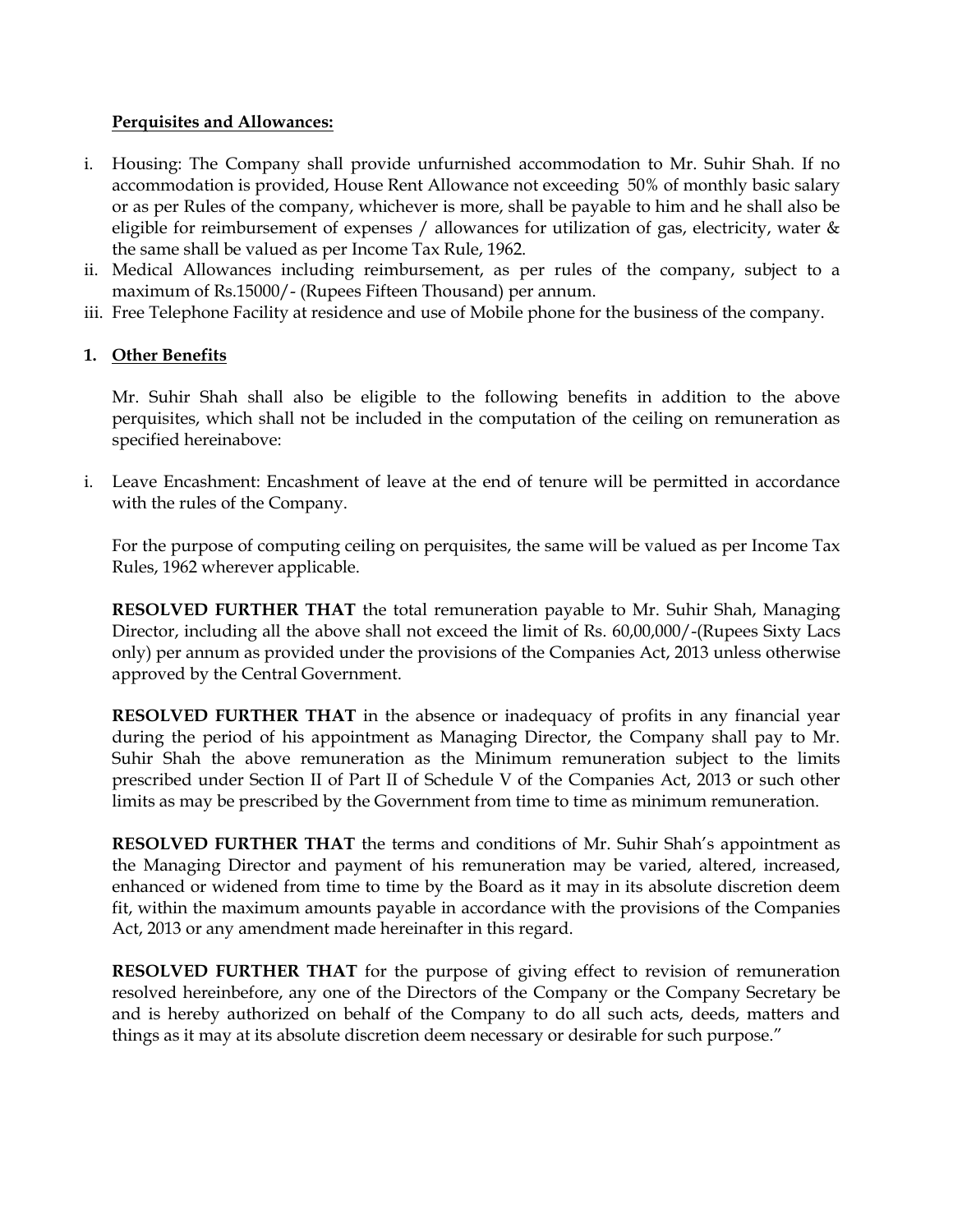## **2. Appointment and Remuneration of Mr. Parag Shah as Whole Time Director:**

Chairman informed the Board that to broadbase the existing Board, it is proposed to re appoint Mr.Parag Shah as a Whole-time Director who will hold the office for the period of three years.

# **As per provisions of the Companies act and Secretarial Standards Interested director cannot participate or vote in the Board's proceedings**

## **The Chairman ensured that Mr.Parag Shah did not participate for the said agenda item**

**"RESOLVED THAT** pursuant to provisions of Sections 197, 198 and 203 read with Schedule V and other applicable provisions, if any, of the Companies Act, 2013, (including any statutory modifications or re-enactment(s) thereof, or any other law and subject to such consent(s), approval(s) and permissions as may be necessary in this regard and subject to such conditions as may be imposed by any authority while granting such consent(s), permission(s) and approval(s) and as are agreed to by the Board of Directors(hereinafter referred to as the Board and be deemed to include any committee thereof and any person authorized by the Board in this behalf), and subject to members approval, consent of the Board be and is hereby accorded to the appointment of Mr. Parag Shah as a Whole Time Director of Company for a period of 3 years with effect from September 11, 2018 to September 10, 2021.

**RESOLVED FURTHER THAT** Mr. Parag Shah as a Whole Time Director of the Company be paid such remuneration comprising of salary, commission on profits, and perquisites/benefits as may be determined by the Board or duly constituted thereof from time to time within the maximum limits approved by the members of the Company on the terms and conditions as set out below:"

### **REMUNERATION:**

- Basic Salary: Not exceeding Rs. 18,00,000/- (Rupees Eighteen Lakh only) per annum as may be decided by the Board of Directors from time to time.
- Perquisites: shall be entitled for the following perquisites in addition to the salary mentioned herein above.

### **Perquisites and Allowances:**

- iv. Housing: The Company shall provide unfurnished accommodation to Mr. Parag Shah. If no accommodation is provided, House Rent Allowance not exceeding 50% of monthly basic salary or as per Rules of the company, whichever is more, shall be payable to him and he shall also be eligible for reimbursement of expenses / allowances for utilization of gas, electricity, water & the same shall be valued as per Income Tax Rule, 1962.
- v. Medical Allowances including reimbursement, as per rules of the company, subject to a maximum of Rs.15000/- (Rupees Fifteen Thousand) per annum.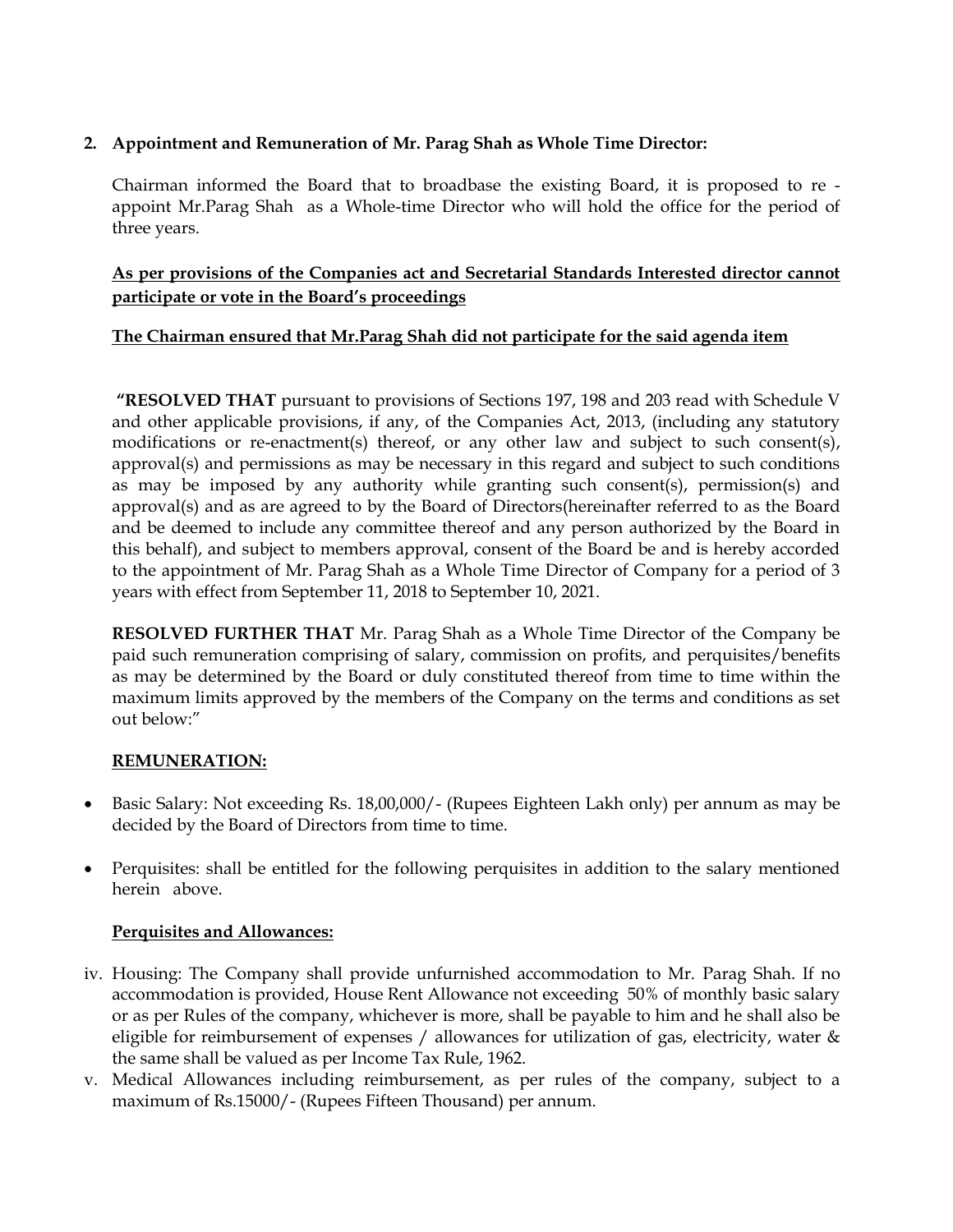vi. Free Telephone Facility at residence and use of Mobile phone for the business of the company.

### **2. Other Benefits**

Mr. Parag Shah shall also be eligible to the following benefits in addition to the above perquisites, which shall not be included in the computation of the ceiling on remuneration as specified hereinabove:

ii. Leave Encashment: Encashment of leave at the end of tenure will be permitted in accordance with the rules of the Company.

For the purpose of computing ceiling on perquisites, the same will be valued as per Income Tax Rules, 1962 wherever applicable.

**RESOLVED FURTHER THAT** the total remuneration payable to Mr. Parag Shah, Whole Time Director, including all the above shall not exceed the limit of Rs. 60,00,000/-(Rupees Sixty Lacs only) per annum as provided under the provisions of the Companies Act, 2013 unless otherwise approved by the Central Government.

**RESOLVED FURTHER THAT** in the absence or inadequacy of profits in any financial year during the period of his appointment as Whole Time Director, the Company shall pay to Mr. Parag Shah the above remuneration as the Minimum remuneration subject to the limits prescribed under Section II of Part II of Schedule V of the Companies Act, 2013 or such other limits as may be prescribed by the Government from time to time as minimum remuneration.

**RESOLVED FURTHER THAT** the terms and conditions of Mr. Parag Shah's appointment as the Whole Time Director and payment of his remuneration may be varied, altered, increased, enhanced or widened from time to time by the Board as it may in its absolute discretion deem fit, within the maximum amounts payable in accordance with the provisions of the Companies Act, 2013 or any amendment made hereinafter in this regard.

**RESOLVED FURTHER THAT** for the purpose of giving effect to revision of remuneration resolved hereinbefore, any one of the Directors of the Company or the Company Secretary be and is hereby authorized on behalf of the Company to do all such acts, deeds, matters and things as it may at its absolute discretion deem necessary or desirable for such purpose."

### **3. To authorize Mr. Mohit Goyal, Compliance Officer and Company Secretary of the company in respect of registering of company with National E-Governance Services Limited (NESL ):**

**"RESOLVED THAT** pursuant to provisions of Sections 179 and other applicable provisions, if any, of the Companies Act, 2013, (including any statutory modifications or re-enactment(s) thereof, or any other law and subject to such consent(s), approval(s) and permissions as may be necessary in this regard and subject to such conditions as may be imposed by any authority while granting such consent(s), permission(s) and approval(s) and as are agreed to by the Board of Directors(hereinafter referred to as the Board and be deemed to include any committee thereof and any person authorized by the Board in this behalf), approval of the board be and is hereby accorded to authorize Mr. Mohit Goyal, Compliance Officer and Company Secretary of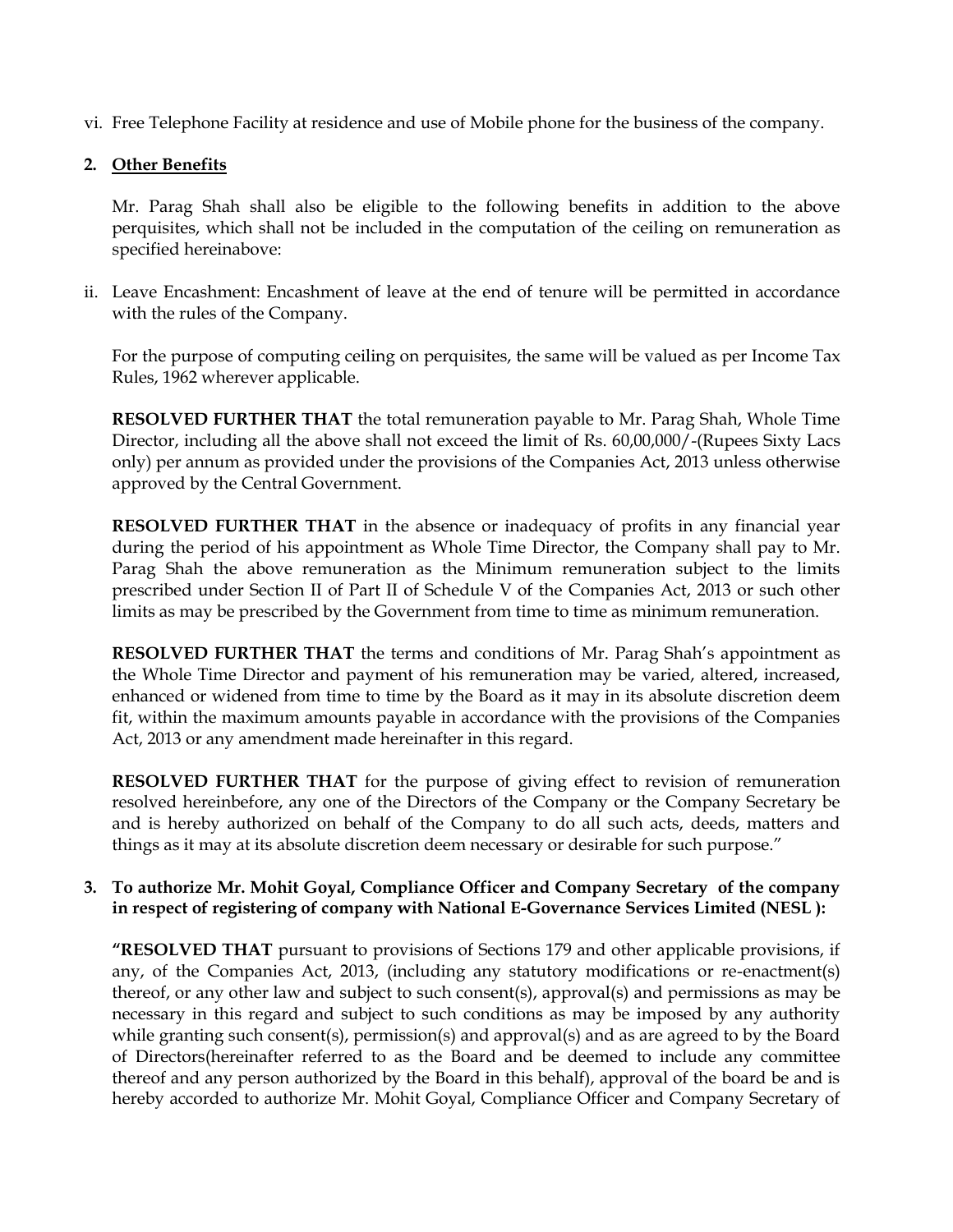the company to enter into agreements or perform any regulatory or statutory obligation on behalf of the company to avail or perform services on NeSL Information Utility."

**"RESOLVED FURTHER** Mr. Mohit Goyal, Compliance Officer and Company Secretary be and is hereby authorized to do all acts, deed, things as may be necessary to give effect to the intention of this resolution."

FOR RELICAB CABLE MANUFACTURING LIMITED

 $SD/-$ 

Suhir Hiralal Shah

Managing Director

DIN 02420617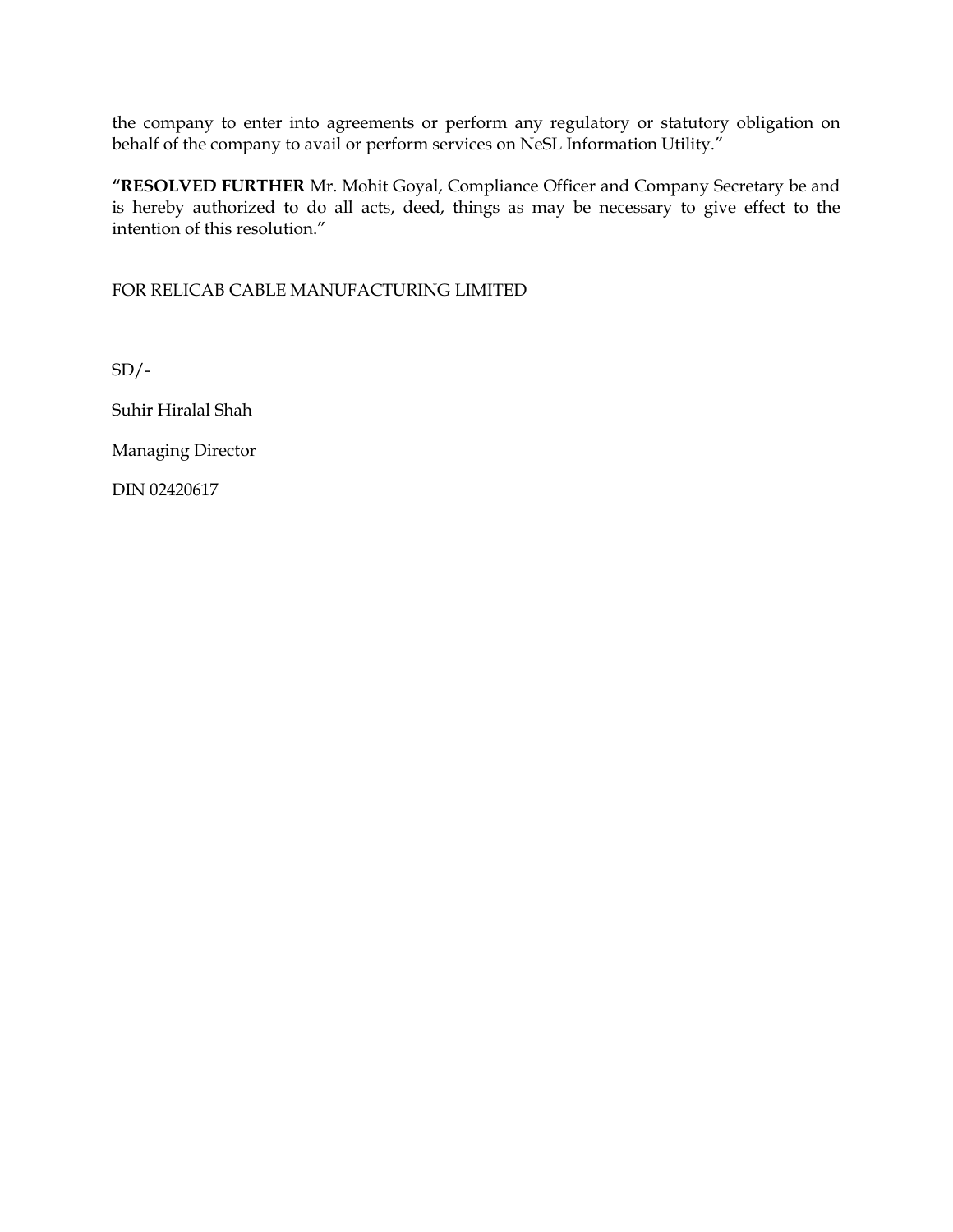





Dated: 29th August, 2018

To,

The Deputy Manager, Department of Corporate Services Bombay Stock Exchange Limited Fax No.: 022-22722061/41/39/27 P.J.Towers, Dalal Street, Mumbai – 400 001

Dear Sir,

**Ref No.: Company Code No.-539760** 

## **Sub: Intimation regarding the Outcome of the Board Meeting pursuant to Regulation 30 (2) of SEBI (Listing Obligation and Disclosure Requirements) Regulations, 2015**

In terms of SEBI (Listing Obligation and Disclosure Requirements) Regulations, 2015 executed by our company with your stock exchange, we have to inform you that meeting of board of directors of our company was held today i.e. Wednesday, August 29, 2018 as scheduled at 03.30 P.M. at Sahakar Bhavan, Kurla Inds. Estate, L.B.S Marg, Ghatkopar (West), Mumbai 400086 (Mumbai Office of the company) and concluded at 06.30 P.M and inter alia transacted the following business:

Further, as per the Code of Conduct formed under the Securities and Exchange Board of India (Prohibition of Insider Trading) Regulations, 2015, the trading window of the Company was closed from 22nd August, 2018 and shall remain closed upto 31st August, 2018 (both days inclusive).

Kindly take the above on your record and oblige.

Thanking You,

or RELICAB CABLE MANUFACTURING LIMITED Suhir Hiralal Shah

**Managing Director** DIN: 02420617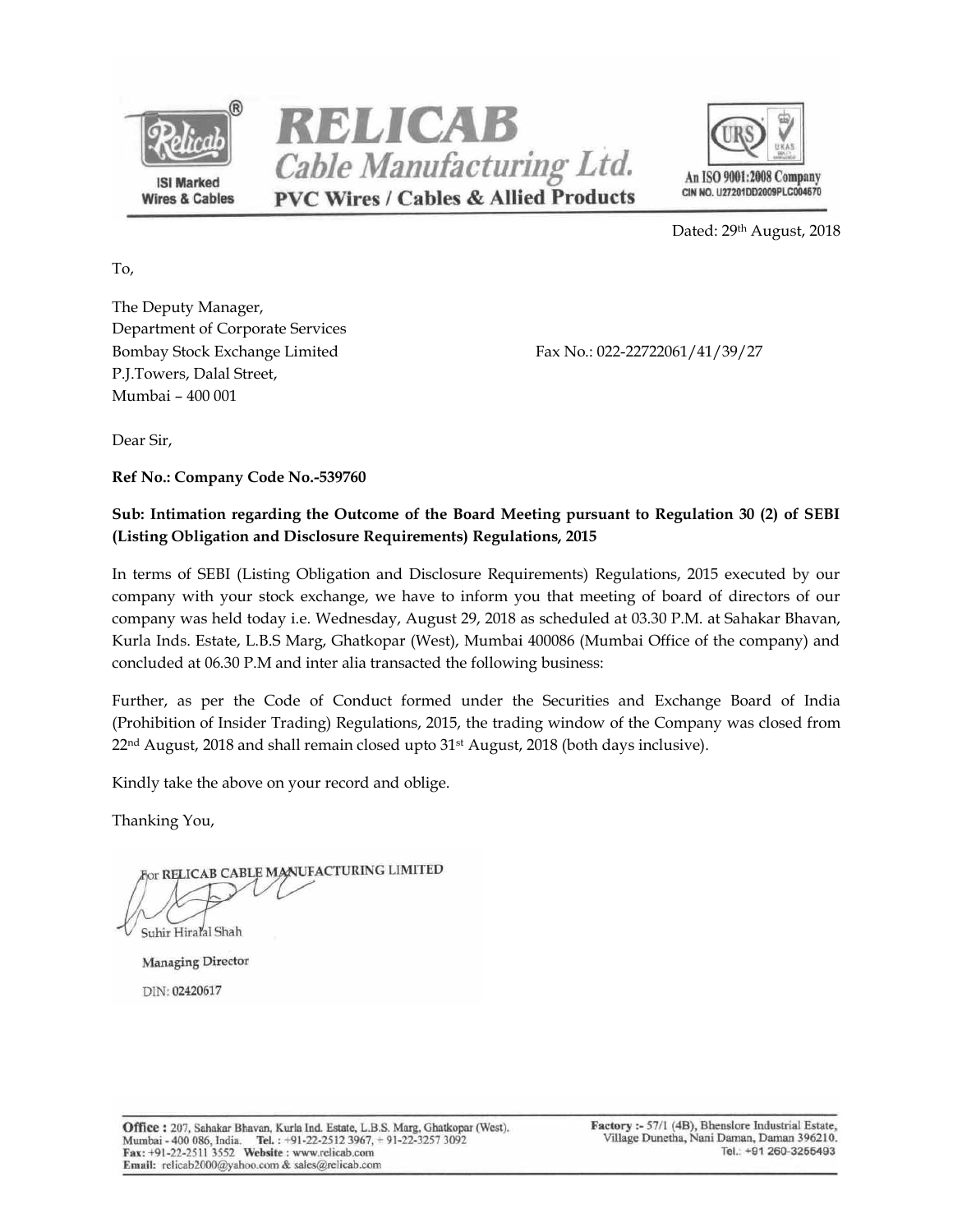



**CERTIFIED TRUE COPY OF RESOLUTION PASSED BY THE BOARD OF DIRECTORS AT THE BOARD MEETING HELD ON WEDNESDAY 29th AUGUST 2018 AT THE CORPORATE OFFICE OF THE COMPANY AT 207, SAHAKAR BHAVAN, KURLA INDUSTRIAL ESTATE, L. B. S. MARG, GHATKOPAR (W), MUMBAI – 400 086** 

### **1. Appointment and Remuneration of Mr. Suhir Shah as Managing Director:**

As per provisions of the Companies act and Secretarial Standards Interested director cannot participate or vote in the Board's proceedings and If the Chairman is interested in any matter he will have to appoint another director to act in his place for that specific matter.

The Board members ensured that Mr.Suhir Shah did not participate for the said agenda item and Mr.Parag Shah was appointed as a Chairman for the said item.

Mr.Parag Shah informed the Board that to broadbase the existing Board, it is proposed to re appoint Mr.Suhir Shah as a Managing Director who will hold the office for the period of three years.

**"RESOLVED THAT** pursuant to provisions of Sections 197, 198 and 203 read with Schedule V and other applicable provisions, if any, of the Companies Act, 2013, (including any statutory modifications or re-enactment(s) thereof, or any other law and subject to such consent(s), approval(s) and permissions as may be necessary in this regard and subject to such conditions as may be imposed by any authority while granting such consent(s), permission(s) and approval(s) and as are agreed to by the Board of Directors(hereinafter referred to as the Board and be deemed to include any committee thereof and any person authorized by the Board in this behalf), and subject to members approval, consent of the Board be and is hereby accorded to the appointment of Mr. Suhir Shah as a Managing Director of Company for a period of 3 years with effect from September 11, 2018 to September 10, 2021.

**RESOLVED FURTHER THAT** Mr. Suhir Shah as Managing Director of the Company be paid such remuneration comprising of salary, commission on profits, and perquisites/benefits as may be determined by the Board or duly constituted thereof from time to time within the maximum limits approved by the members of the Company on the terms and conditions as set out below:"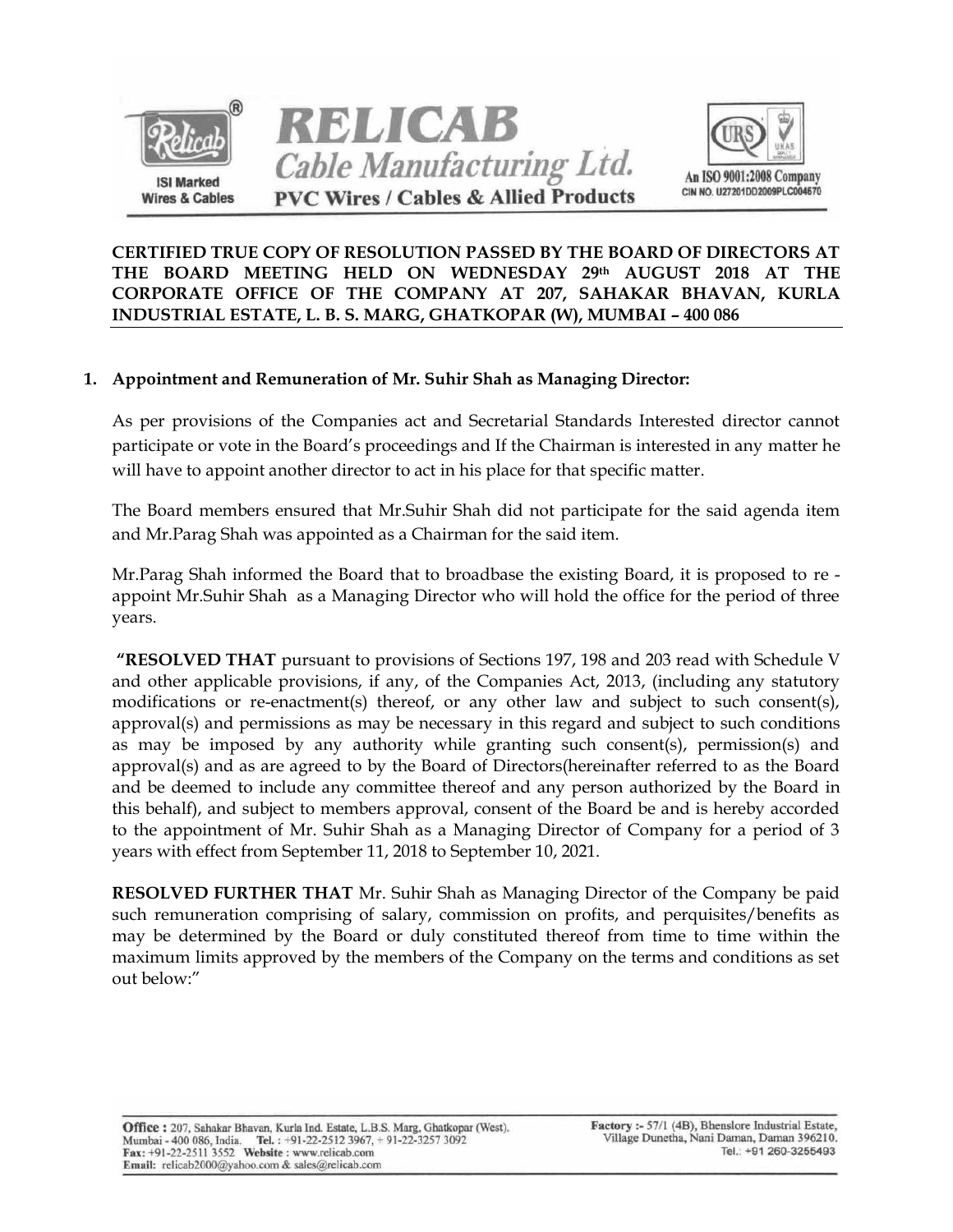



### **REMUNERATION:**

- Basic Salary: Not exceeding Rs. 18,00,000/- (Rupees Eighteen Lakh only) per annum as may be decided by the Board of Directors from time to time.
- Perquisites: shall be entitled for the following perquisites in addition to the salary mentioned herein above.

### **Perquisites and Allowances:**

- i. Housing: The Company shall provide unfurnished accommodation to Mr. Suhir Shah. If no accommodation is provided, House Rent Allowance not exceeding 50% of monthly basic salary or as per Rules of the company, whichever is more, shall be payable to him and he shall also be eligible for reimbursement of expenses / allowances for utilization of gas, electricity, water & the same shall be valued as per Income Tax Rule, 1962.
- ii. Medical Allowances including reimbursement, as per rules of the company, subject to a maximum of Rs.15000/- (Rupees Fifteen Thousand) per annum.
- iii. Free Telephone Facility at residence and use of Mobile phone for the business of the company.

#### **1. Other Benefits**

Mr. Suhir Shah shall also be eligible to the following benefits in addition to the above perquisites, which shall not be included in the computation of the ceiling on remuneration as specified hereinabove:

i. Leave Encashment: Encashment of leave at the end of tenure will be permitted in accordance with the rules of the Company.

For the purpose of computing ceiling on perquisites, the same will be valued as per Income Tax Rules, 1962 wherever applicable.

**RESOLVED FURTHER THAT** the total remuneration payable to Mr. Suhir Shah, Managing Director, including all the above shall not exceed the limit of Rs. 60,00,000/-(Rupees Sixty Lacs only) per annum as provided under the provisions of the Companies Act, 2013 unless otherwise approved by the Central Government.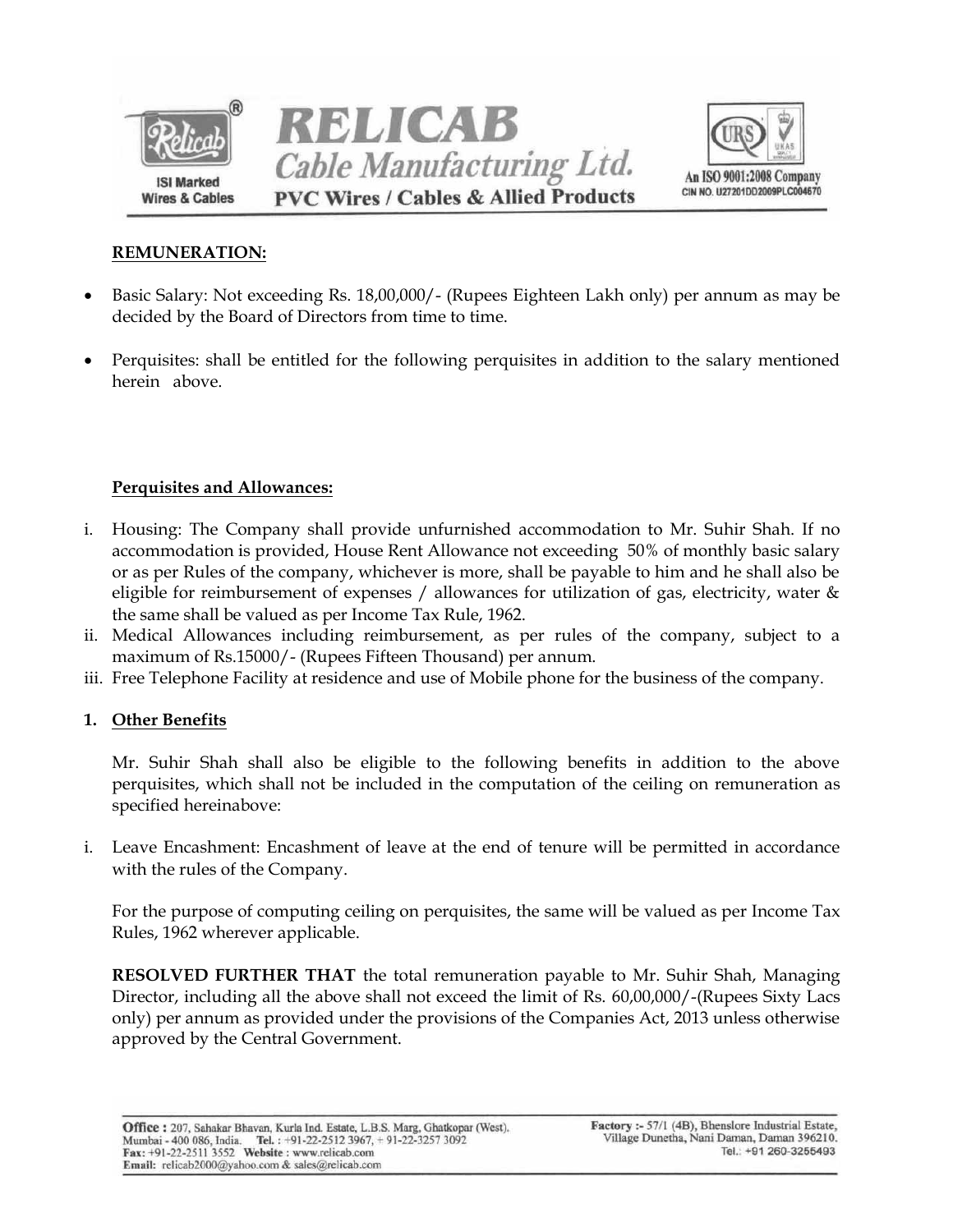

**RESOLVED FURTHER THAT** in the absence or inadequacy of profits in any financial year during the period of his appointment as Managing Director, the Company shall pay to Mr. Suhir Shah the above remuneration as the Minimum remuneration subject to the limits prescribed under Section II of Part II of Schedule V of the Companies Act, 2013 or such other limits as may be prescribed by the Government from time to time as minimum remuneration.

**RESOLVED FURTHER THAT** the terms and conditions of Mr. Suhir Shah's appointment as the Managing Director and payment of his remuneration may be varied, altered, increased, enhanced or widened from time to time by the Board as it may in its absolute discretion deem fit, within the maximum amounts payable in accordance with the provisions of the Companies Act, 2013 or any amendment made hereinafter in this regard.

**RESOLVED FURTHER THAT** for the purpose of giving effect to revision of remuneration resolved hereinbefore, any one of the Directors of the Company or the Company Secretary be and is hereby authorized on behalf of the Company to do all such acts, deeds, matters and things as it may at its absolute discretion deem necessary or desirable for such purpose."

# **2. Appointment and Remuneration of Mr. Parag Shah as Whole Time Director:**

Chairman informed the Board that to broadbase the existing Board, it is proposed to re appoint Mr.Parag Shah as a Whole-time Director who will hold the office for the period of three years.

**As per provisions of the Companies act and Secretarial Standards Interested director cannot participate or vote in the Board's proceedings** 

# **The Chairman ensured that Mr.Parag Shah did not participate for the said agenda item**

**"RESOLVED THAT** pursuant to provisions of Sections 197, 198 and 203 read with Schedule V and other applicable provisions, if any, of the Companies Act, 2013, (including any statutory modifications or re-enactment(s) thereof, or any other law and subject to such consent(s), approval(s) and permissions as may be necessary in this regard and subject to such conditions as may be imposed by any authority while granting such consent(s), permission(s) and approval(s) and as are agreed to by the Board of Directors(hereinafter referred to as the Board and be deemed to include any committee thereof and any person authorized by the Board in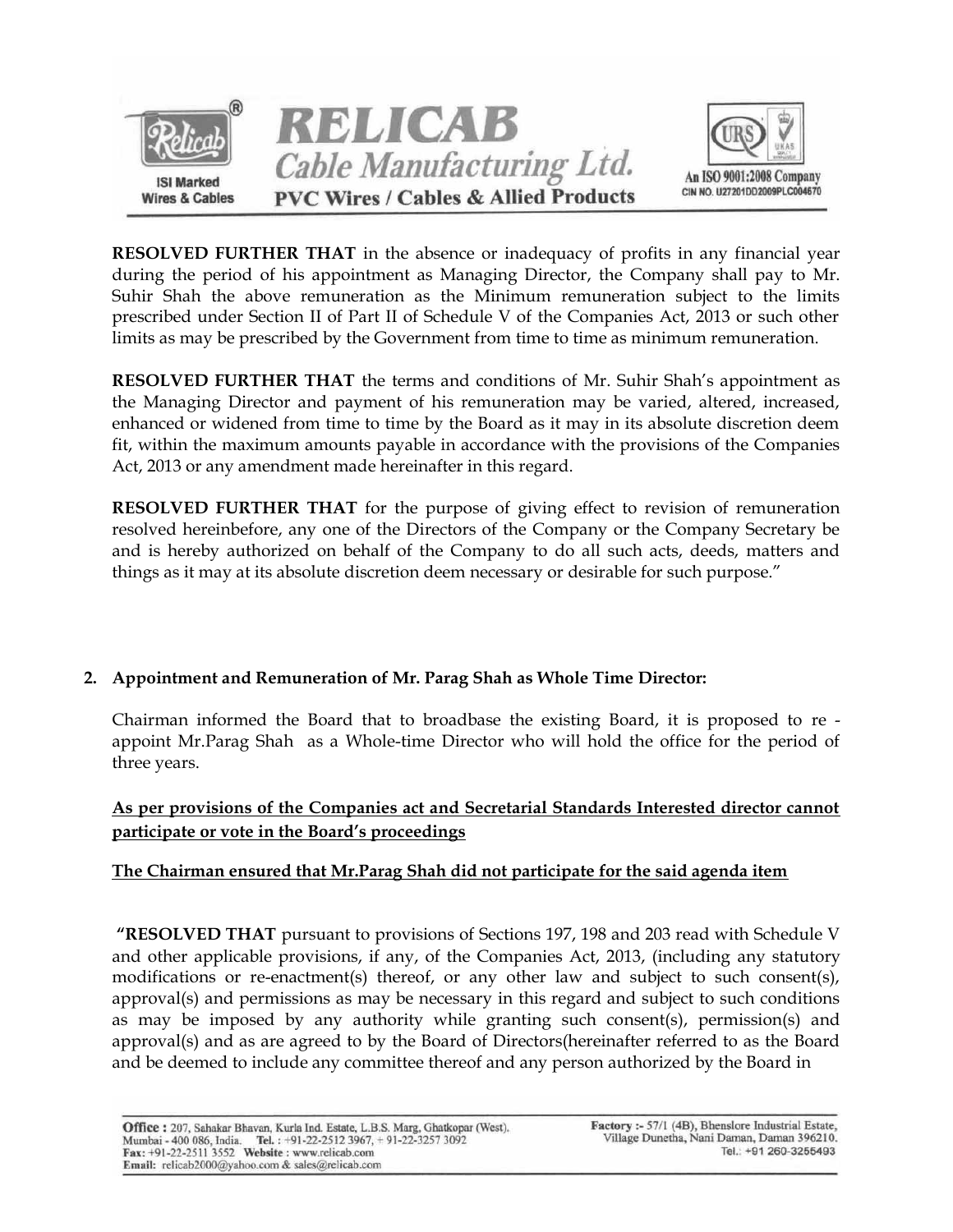

this behalf), and subject to members approval, consent of the Board be and is hereby accorded to the appointment of Mr. Parag Shah as a Whole Time Director of Company for a period of 3 years with effect from September 11, 2018 to September 10, 2021.

**RESOLVED FURTHER THAT** Mr. Parag Shah as a Whole Time Director of the Company be paid such remuneration comprising of salary, commission on profits, and perquisites/benefits as may be determined by the Board or duly constituted thereof from time to time within the maximum limits approved by the members of the Company on the terms and conditions as set out below:"

# **REMUNERATION:**

- Basic Salary: Not exceeding Rs. 18,00,000/- (Rupees Eighteen Lakh only) per annum as may be decided by the Board of Directors from time to time.
- Perquisites: shall be entitled for the following perquisites in addition to the salary mentioned herein above.

### **Perquisites and Allowances:**

- iv. Housing: The Company shall provide unfurnished accommodation to Mr. Parag Shah. If no accommodation is provided, House Rent Allowance not exceeding 50% of monthly basic salary or as per Rules of the company, whichever is more, shall be payable to him and he shall also be eligible for reimbursement of expenses / allowances for utilization of gas, electricity, water & the same shall be valued as per Income Tax Rule, 1962.
- v. Medical Allowances including reimbursement, as per rules of the company, subject to a maximum of Rs.15000/- (Rupees Fifteen Thousand) per annum.
- vi. Free Telephone Facility at residence and use of Mobile phone for the business of the company.

# **2. Other Benefits**

Mr. Parag Shah shall also be eligible to the following benefits in addition to the above perquisites, which shall not be included in the computation of the ceiling on remuneration as specified hereinabove:

ii. Leave Encashment: Encashment of leave at the end of tenure will be permitted in accordance with the rules of the Company.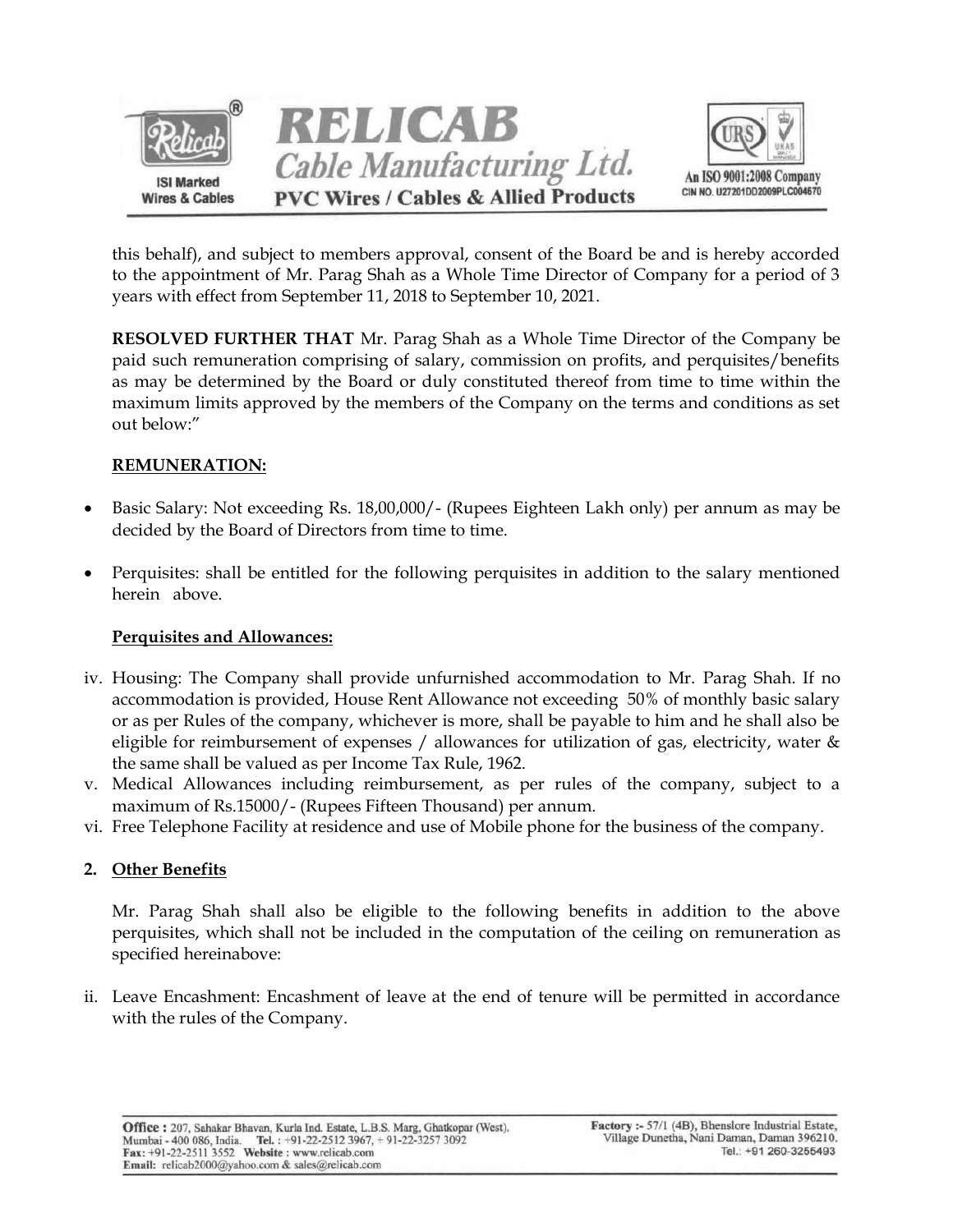

For the purpose of computing ceiling on perquisites, the same will be valued as per Income Tax Rules, 1962 wherever applicable.

**RESOLVED FURTHER THAT** the total remuneration payable to Mr. Parag Shah, Whole Time Director, including all the above shall not exceed the limit of Rs. 60,00,000/-(Rupees Sixty Lacs only) per annum as provided under the provisions of the Companies Act, 2013 unless otherwise approved by the Central Government.

**RESOLVED FURTHER THAT** in the absence or inadequacy of profits in any financial year during the period of his appointment as Whole Time Director, the Company shall pay to Mr. Parag Shah the above remuneration as the Minimum remuneration subject to the limits prescribed under Section II of Part II of Schedule V of the Companies Act, 2013 or such other limits as may be prescribed by the Government from time to time as minimum remuneration.

**RESOLVED FURTHER THAT** the terms and conditions of Mr. Parag Shah's appointment as the Whole Time Director and payment of his remuneration may be varied, altered, increased, enhanced or widened from time to time by the Board as it may in its absolute discretion deem fit, within the maximum amounts payable in accordance with the provisions of the Companies Act, 2013 or any amendment made hereinafter in this regard.

**RESOLVED FURTHER THAT** for the purpose of giving effect to revision of remuneration resolved hereinbefore, any one of the Directors of the Company or the Company Secretary be and is hereby authorized on behalf of the Company to do all such acts, deeds, matters and things as it may at its absolute discretion deem necessary or desirable for such purpose."

## **3. To authorize Mr. Mohit Goyal, Compliance Officer and Company Secretary of the company in respect of registering of company with National E-Governance Services Limited (NESL ):**

**"RESOLVED THAT** pursuant to provisions of Sections 179 and other applicable provisions, if any, of the Companies Act, 2013, (including any statutory modifications or re-enactment(s) thereof, or any other law and subject to such consent(s), approval(s) and permissions as may be necessary in this regard and subject to such conditions as may be imposed by any authority while granting such consent(s), permission(s) and approval(s) and as are agreed to by the Board of Directors(hereinafter referred to as the Board and be deemed to include any committee thereof and any person authorized by the Board in this behalf), approval of the board be and is hereby accorded to authorize Mr. Mohit Goyal, Compliance Officer and Company Secretary of the company to enter into agreements or perform any regulatory or statutory obligation on behalf of the company to avail or perform services on NeSL Information Utility."